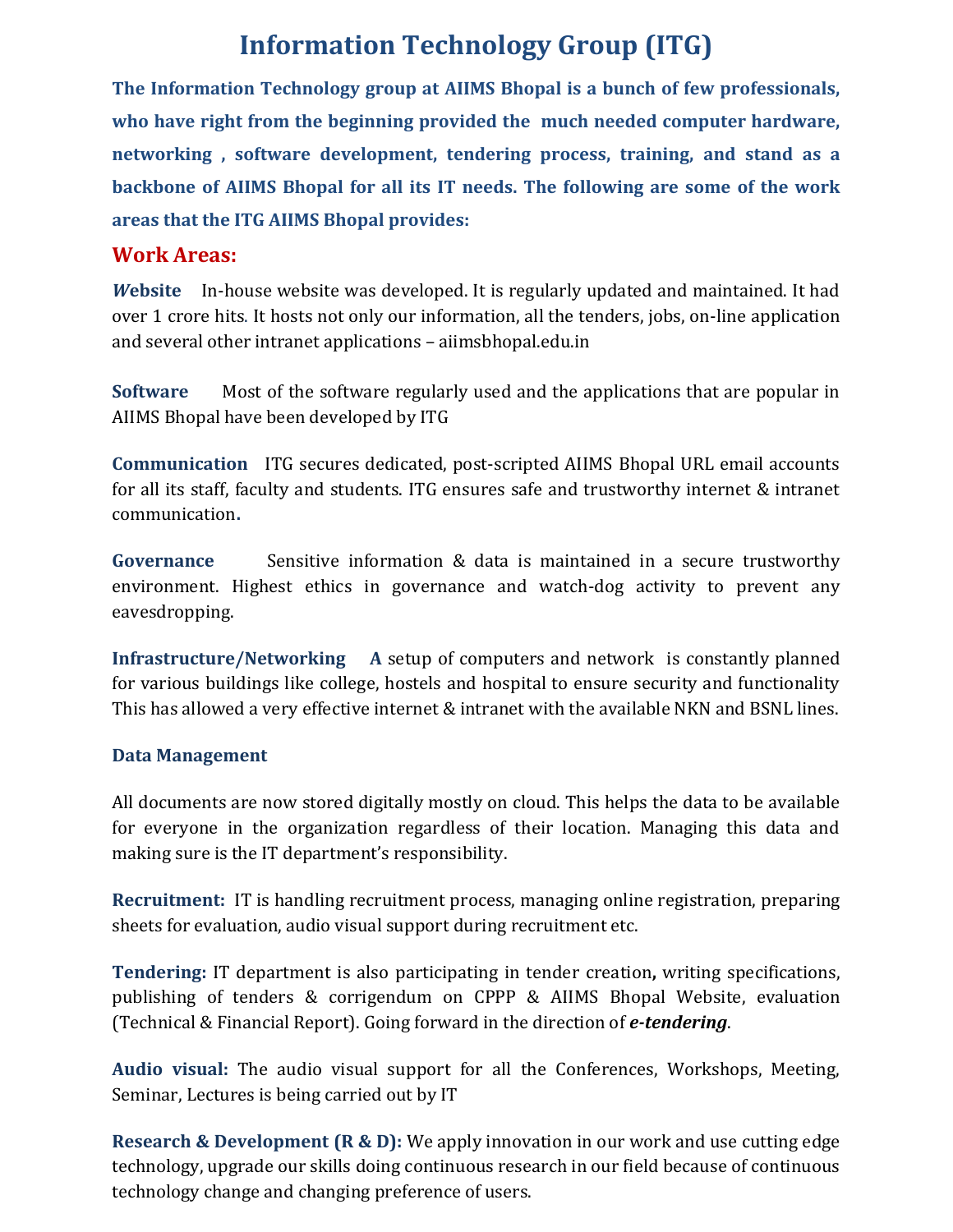# **Software Applications developed by ITG AIIMS Bhopal**

| <b>SN</b> | <b>Application Name</b>     | <b>Features</b>                                                              | <b>Key Success</b>                |
|-----------|-----------------------------|------------------------------------------------------------------------------|-----------------------------------|
| 1.        | <b>Patient Management</b>   | 1. Admin can manage patient                                                  | 60,000<br><b>Over</b><br>patients |
|           | & Investigation System      | 2. Role base security                                                        | through<br>registered<br>this     |
|           |                             | 3. Unique id generation                                                      | application                       |
|           |                             | 4. Payment management of patients                                            |                                   |
| 2.        | Website                     | Simplicity, Fast Loading pages, Minimal                                      | Institute website reaching to 1   |
|           | aiimsbhopal.edu.in          | scroll, Cross-browser compatibility,                                         | Crore hits                        |
|           | nursing.aiimsbhopal.edu.in  | visually appealing, polished & professional.                                 |                                   |
|           | abeu.aiimsbhopal.edu.in     |                                                                              |                                   |
| 3         | <b>Event Management</b>     | 1. Role base security                                                        | >12<br>has<br>been<br>events      |
|           | <b>System</b>               | 2. One click print of registration details                                   | successfully done                 |
|           |                             | 3. Data report (xls, pdf & doc)                                              |                                   |
|           |                             | 4. Email verification of user                                                |                                   |
|           |                             | 5. Unique Id for registered user                                             |                                   |
| 4         | <b>Hostel Management</b>    | 1. L-shaped structure of rooms as in Hostel                                  | Maintain Dossier of all the       |
|           | <b>System</b>               | 2. Color coding for room availability                                        | students (MBBS -2012, 2013 &      |
|           |                             | 3. Get details on Mouse Hover                                                | Nursing 2013)                     |
| 5         | <b>MBBS 2012 Result</b>     | Student could see their result online by                                     | MBBS 2012 batch students          |
|           |                             | entering their roll number only                                              | saw their result with this app    |
| 6         | <b>Payroll Management</b>   | This application has three modules Admin,                                    |                                   |
|           | <b>System</b>               | Manager and Employee                                                         |                                   |
|           |                             | <b>Admin, Manager &amp; Employee</b>                                         |                                   |
|           |                             | 1. Manager-Employee Chat System                                              |                                   |
|           |                             | 2. View salary (current & Previous months)                                   |                                   |
| 7         | <b>Annual Performance</b>   | • Faculty can self-appraise themselves                                       | Approx all the faculty have       |
|           | <b>Appraisal Report</b>     | • Stores faculty publications                                                | filled their APAR form            |
| 8         | <b>Electricity Bill</b>     | of<br>$\overline{2}$<br>Consist<br>modules                                   | Admin<br>for<br>bill<br>gerates   |
|           | Generation                  | Admin: Manage, re-allot, de-alllot resident. residents                       | bill<br>and<br>the                |
|           |                             | Generate and Update electricity bill for each automatically reaches via mail |                                   |
|           |                             | resident & other non domestic places. to their respective mail ID.           |                                   |
|           |                             | Export Bill records & maintain record of                                     |                                   |
|           |                             | collected<br>by<br>admin<br>amount                                           |                                   |
|           |                             | User:- View bill details like (Consumption of                                |                                   |
|           |                             | Units & Total Amount to be paid) and get                                     |                                   |
|           |                             | bill on Email of current month                                               |                                   |
| 9         | <b>Inventory Management</b> | 3 Modules:                                                                   | For testing application is        |
|           |                             | Central, Department & IT Stores                                              | implemented in IT department      |
|           |                             | 1. Check stock of goods in primary store                                     | and it is working properly.       |
|           |                             | c)Issue, Re-allocate & return items<br>to                                    |                                   |
|           |                             | departments or central store.                                                |                                   |
|           |                             | d) maintain stock entry                                                      |                                   |
|           |                             | e) Maintain buffer stock in their modules                                    |                                   |
| 10        | <b>Enterprise Resource</b>  | IT team has integrated several modules for Now faculty can view their        |                                   |
|           | <b>Planning</b>             | intranet mentioned above so that faculty profile, can view birthday of       |                                   |
|           | Software(Intranet)          | will became able to access all these areas any other faculty, can view       |                                   |
|           |                             | from a single login, we are also planning to their pay slip and Electricity  |                                   |
|           |                             | develop several other modules to add it in bill from a single login area.    |                                   |